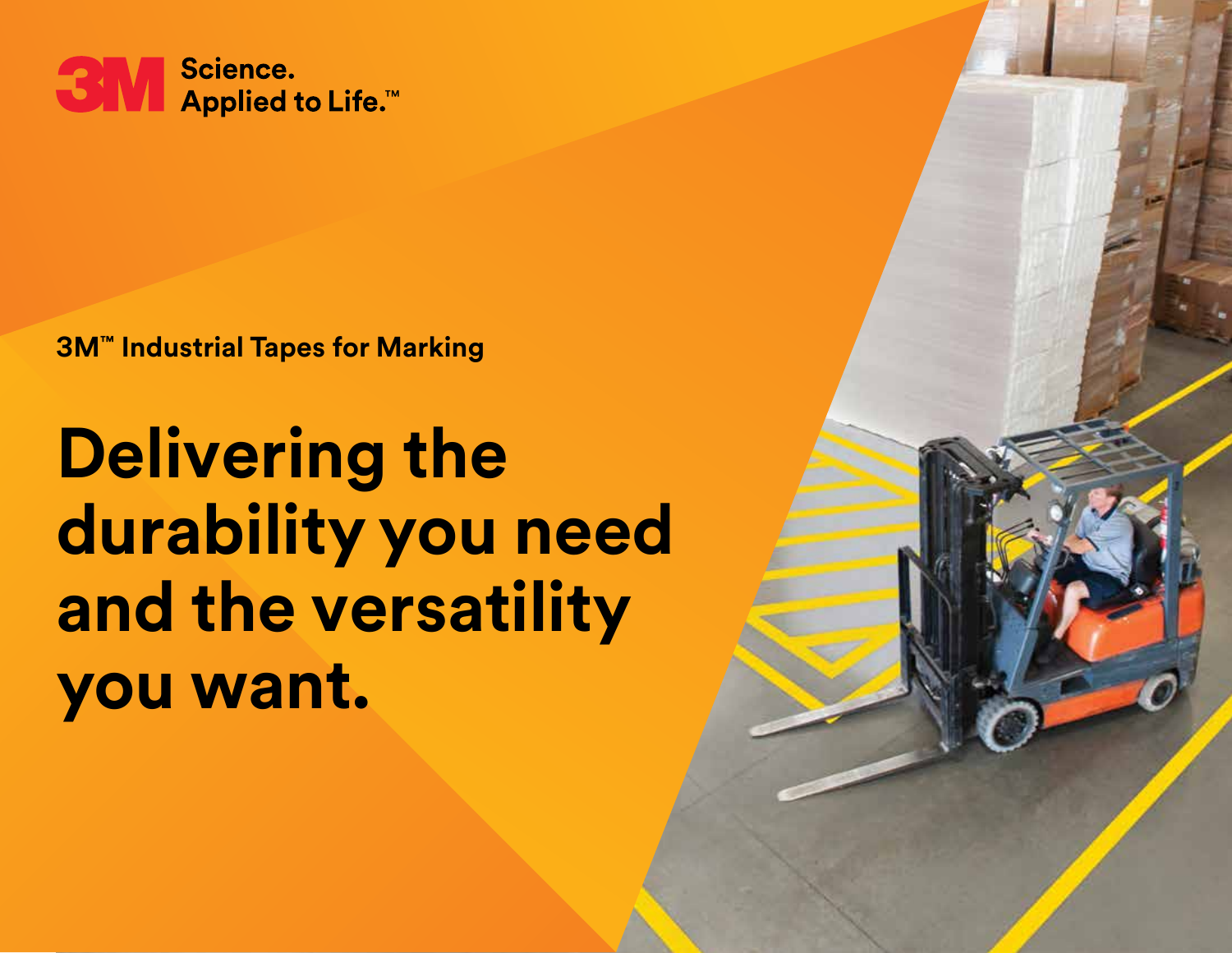### **From one of the world's most trusted manufacturers, 3M, comes the future of floor marking.**

#### **A tape for every job.**

Whether you're marking a wall, a pipe, or a loading dock, 3M has the right product durability, flexibility and vibrant color you need to help maximize your workflow, safety and factory or warehouse appearance.

**3M™ Ultra Durable Marking Tape 971:** Toughest traffic areas **3M™ Vinyl Tape 471:** Everyday medium traffic areas **3M™ Vinyl Tape 764:** Walls and pipes





### **Why tape and not paint?**

- ▶ Easy to remove when your workspace layout changes
- Paint has fumes and can spill
- $\blacktriangleright$  It's easy to do straight and curved lines with tape
- Fast installation to help reduce labor costs
- $\triangleright$  Little downtime waiting for paint to dry in busy factory areas
- ▶ No messy clean up
- ▶ No liquid chemical disposal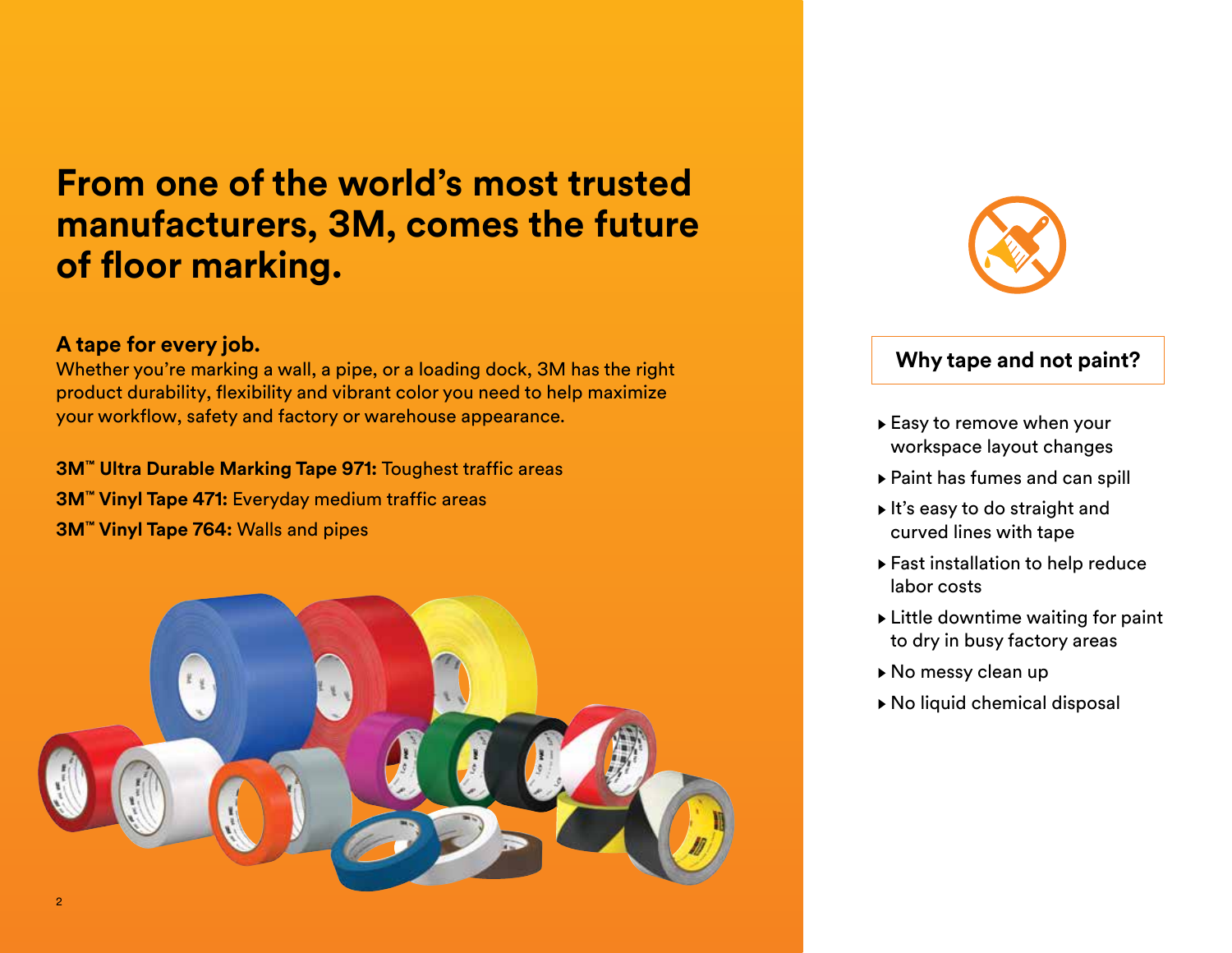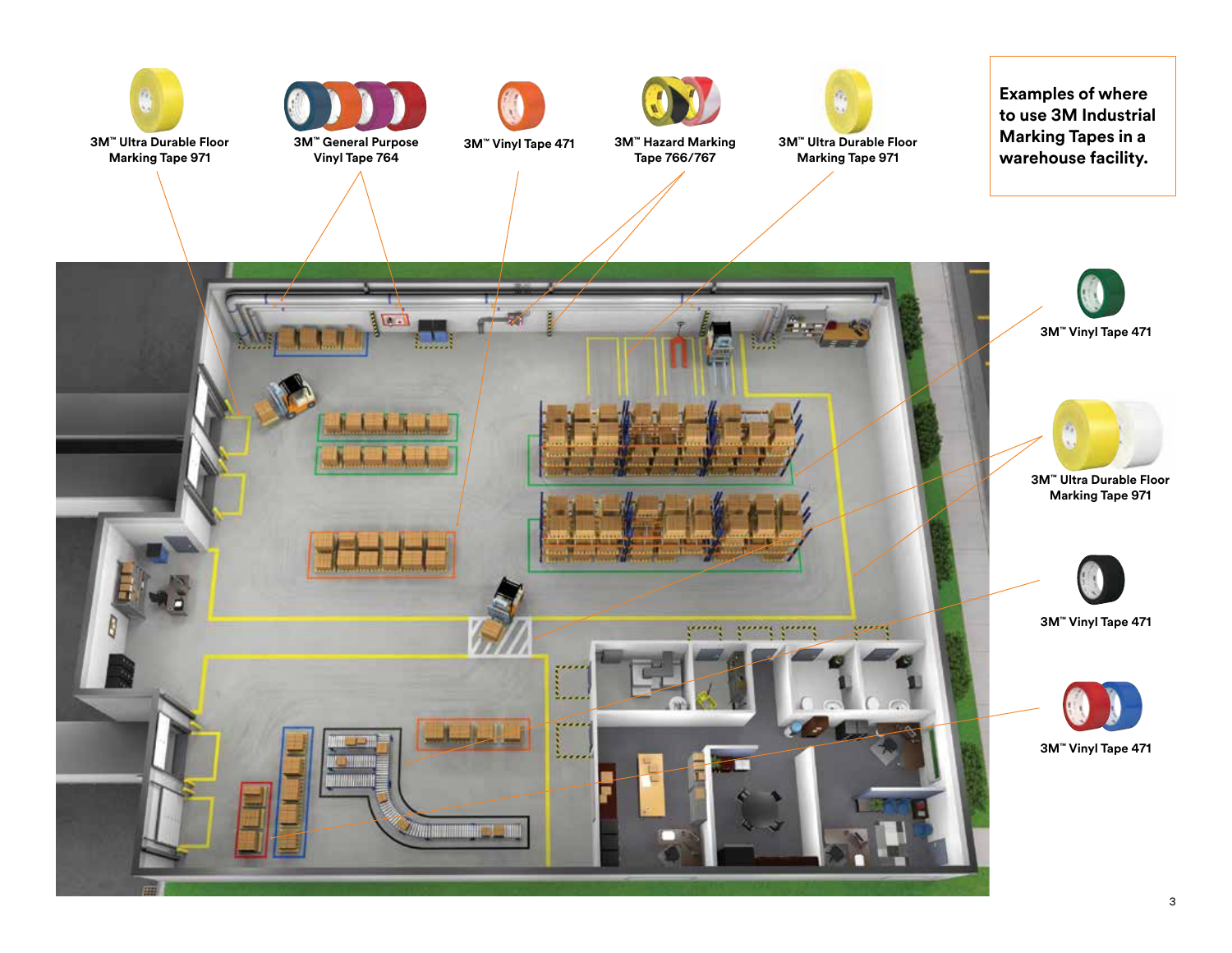**Heavy Floor Traffic**

## **One of the world's toughest floor marking tapes.**

#### **3M™ Ultra Durable Floor Marking Tape 971**

3M™ Ultra Durable Floor Marking Tape 971 is specially engineered to stand up to tough conditions where you need floor marking staying power. Where other floor marking tapes fail, 971's thick backing provides excellent abrasion resistance and withstands lifting from forklift traffic and dragging pallets. When it comes time to change the layout of your factory or warehouse, the unique adhesive promotes easy, clean removal from your floor.

| Product       | Color                       | <b>Adhesive</b> | <b>Backing</b>  | <b>Backing</b>            | <b>Total</b>        | <b>Temperature</b>                  |
|---------------|-----------------------------|-----------------|-----------------|---------------------------|---------------------|-------------------------------------|
| <b>Number</b> |                             | <b>Type</b>     | <b>Material</b> | <b>Thickness</b>          | <b>Thickness</b>    | Range                               |
| 971           | Blue, Red,<br>Yellow. White | Rubber          | <b>PLA</b>      | 30 mils<br>$(0.76$ mm $)$ | 32 mils<br>(0.81mm) | 40 to 150°F<br>$(4 to 66^{\circ}C)$ |

**Note:** The technical information and data on these pages should be considered representative or typical only and should not be used for specification purposes.



#### **Unique Polylactic Acid (PLA) Backing**

Tape 971 is primarily created with an environmentally-conscience plant-based backing versus petroleumbased traditional vinyl tapes. The thick PLA backing provides top-tier durability while using less fossil fuels.



- Excellent abrasion resistance
- Withstands lifting from forklift traffic
- Bright colors for high visibility
- Resists moisture and many chemicals
- Sticks on contact and stays where you put it
- Promotes clean removal without solvents
- Available in a variety of widths and colors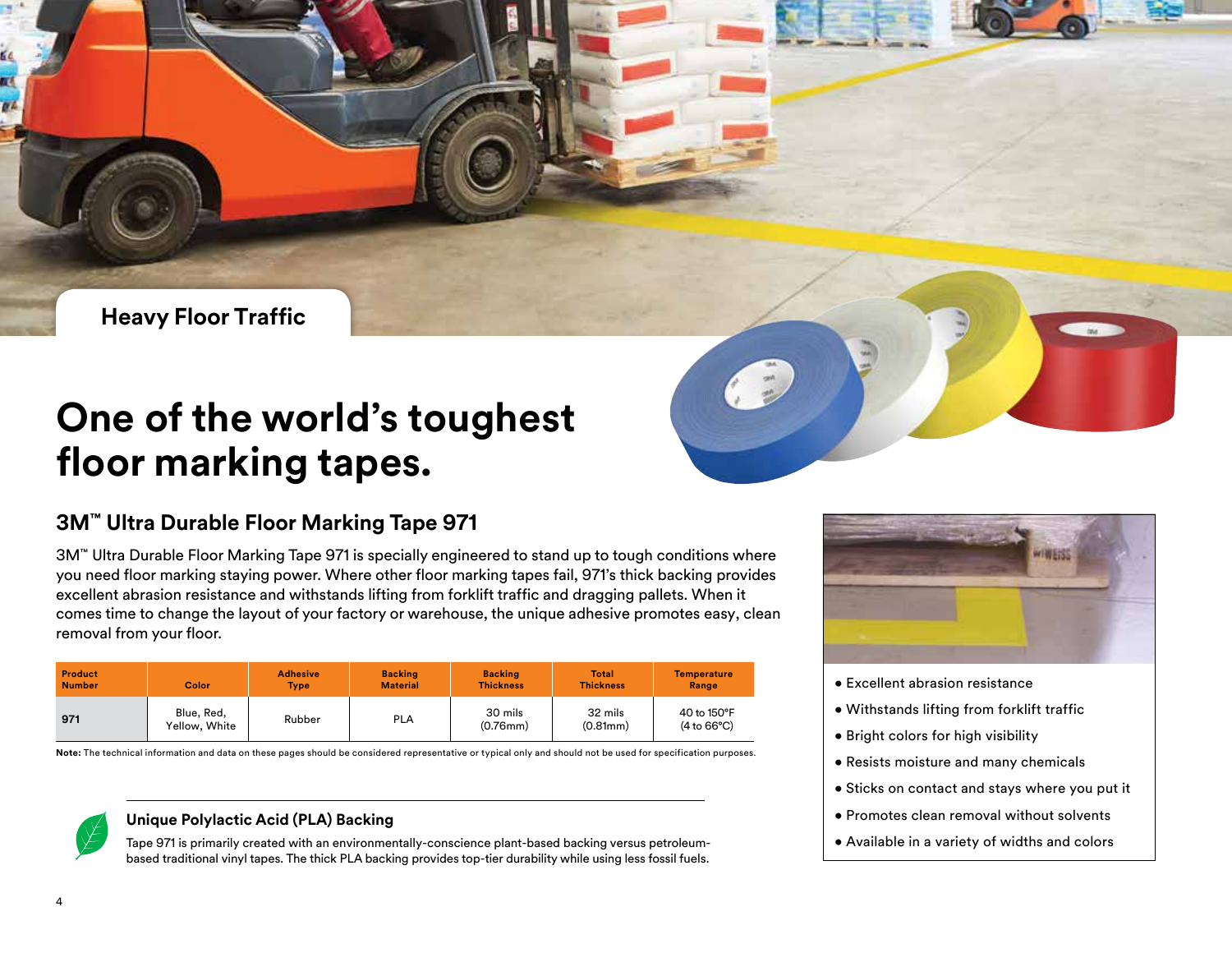**Everyday Floor Traffic**

## **Reliable, highly visible, highly versatile marking tape.**

### **3M™ Vinyl Tape 471 and 3M™ Safety Stripe Tapes 5700/5702**

Strength, conformability, instant adhesion and long-term clean removal make 3M™ Vinyl Tape and 3M™ Safety Stripe Tape an exceptional choice for all but the heaviest lane and safety marking applications. Designed with special stretch properties, these tapes conform to rough or irregular surfaces and can be used to make critical curved lines while resisting edge lifting which can lead to trip hazards and tape tear. Plus they retain their bright colors over time, even when exposed to abrasion, wear and many solvents.

| <b>Product</b><br><b>Number</b> | Color                                                               | <b>Adhesive</b><br><b>Type</b> | <b>Backing</b><br><b>Material</b> | <b>Backing</b><br><b>Thickness</b> | <b>Total</b><br><b>Thickness</b>      | <b>Temperature</b><br>Range |  |
|---------------------------------|---------------------------------------------------------------------|--------------------------------|-----------------------------------|------------------------------------|---------------------------------------|-----------------------------|--|
| 471                             | Black, Blue, Brown,<br>Green, Orange, Purple,<br>Red, White, Yellow | Rubber                         | Vinyl                             | 4.1 mils<br>(0.10mm)               | $5.2 \text{ miles}$<br>$(0.14$ mm $)$ | 40 to 170°F                 |  |
| 5700                            | <b>Black/White Stripe</b>                                           | Rubber                         |                                   | 4.2 mils<br>(0.11mm)               | 5.4 mils<br>(0.14mm)                  | (4 to 77°C)                 |  |
| 5702                            | <b>Black/Yellow Stripe</b>                                          |                                | Vinyl                             |                                    |                                       |                             |  |

**Note:** The technical information and data on these pages should be considered representative or typical only and should not be used for specification purposes.



• Excellent durability, abrasion and solvent resistance

3M 01

- Quick stick and excellent holding strength
- Available in a wide variety of vivid colors
- Conforms to uneven surfaces
- One-piece, clean removal from many surfaces
- Safety stripe tapes for hazardous areas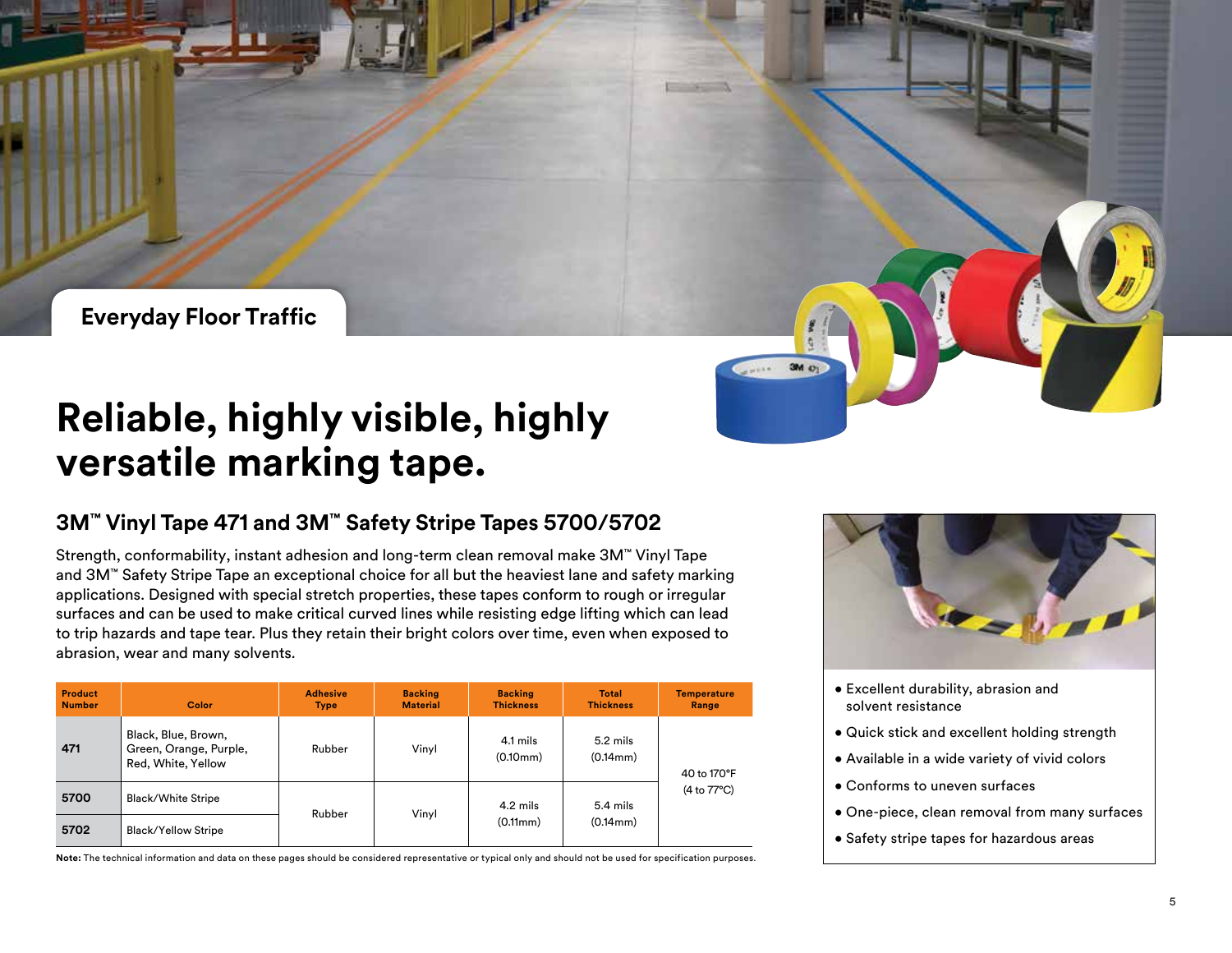**Pipes, Walls & Short Term Floor**

# **Economical safety marking.**

### **3M™ General Purpose Vinyl Tape 764 and 3M™ Hazard Marking Tapes 766/767**

3M™ General Purpose Vinyl and Hazard Marking Tapes are the cost-effective choice for a variety of safety marking and color coding applications where you don't see tough conditions or the need for long term clean removal. Conformability, instant adhesion and easy unwind make these tapes ideal for marking equipment, walls and pipes.

| <b>Product</b><br><b>Number</b> | Color                                                                  | <b>Adhesive</b><br><b>Type</b> | <b>Backing</b><br><b>Material</b> | <b>Backing</b><br><b>Thickness</b> | <b>Total</b><br><b>Thickness</b> | <b>Temperature</b><br>Range |
|---------------------------------|------------------------------------------------------------------------|--------------------------------|-----------------------------------|------------------------------------|----------------------------------|-----------------------------|
| 764                             | Black, Blue, Brown, Gray, Green,<br>Orange, Purple, Red, White, Yellow |                                |                                   | 4.1 mils                           | 5.0 mils                         | 60 to 85°F                  |
| 766                             | <b>Black/Yellow Stripe</b>                                             | Rubber                         | Vinyl                             | $(0.10 \,\mathrm{mm})$             | (0.13mm)                         | (16 to 27°C)                |
| 767                             | Red/White Stripe                                                       |                                |                                   |                                    |                                  |                             |

**Note:** The technical information and data on these pages should be considered representative or typical only and should not be used for specification purposes.

#### **764 Color-Coding Pack**

Tape 764 is also available in a convenient color-coding pack. Each pack includes 6 rolls in Black, Blue, Green, White, Red and Yellow colors. Contact your 3M sales representative for ordering details.



- Maintains color when exposed to abrasion
- Available in a wide variety of colors
- Ideal for use on curved and irregular surfaces
- Rubber adhesive provides instant adhesion
- Ideal for marking in light traffic areas, walls and pipes
- Great for diverse applications



6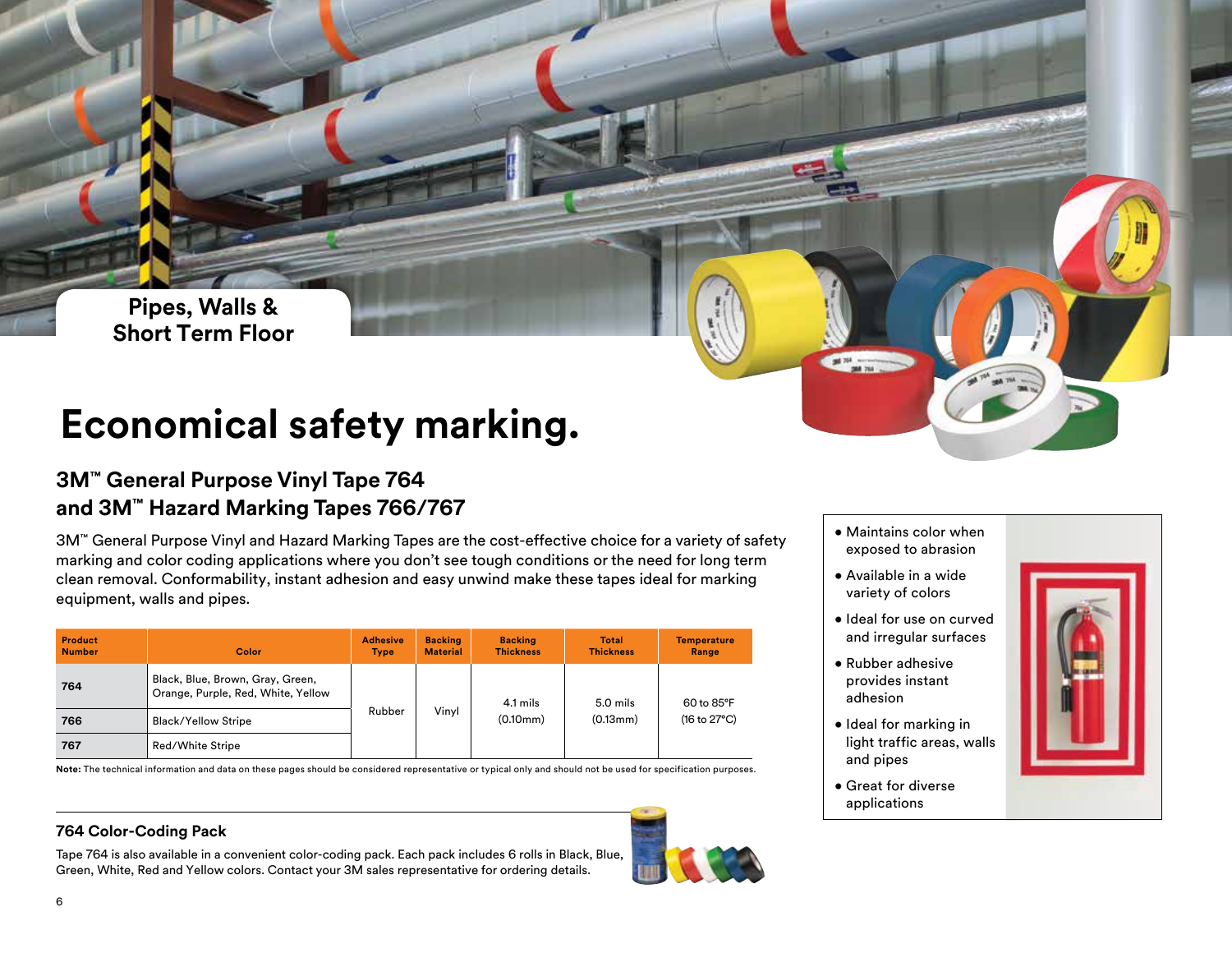

#### **3M™ Vinyl Tape 5S Color Coding Starter Pack**

The 5S visual management system helps make it easier to ensure your workplace is more organized, efficient, productive and safer. 3M's convenient pack of color coding vinyl tapes can help implement the 5S system by providing floor marking and safety identification. The included 3M™ Vinyl Tapes and 3M™ Safety Stripe Tapes come in a variety of bright colors that are locked into the vinyl for permanent high visibility. Perfect for lane marking, hazard and safety marking of floors, loading docks, shipping areas and warehouses.

| Product<br><b>Number</b>                                 | Color                                                                                                                                                                                                   | <b>UPC</b>       | Size/<br><b>Roll</b> | Rolls/<br><b>Box</b> |
|----------------------------------------------------------|---------------------------------------------------------------------------------------------------------------------------------------------------------------------------------------------------------|------------------|----------------------|----------------------|
| 3M™ Vinyl Tape<br>5S Color Coding<br><b>Starter Pack</b> | 6 rolls 3M™ Vinyl Tape 471 (Yellow, Orange, Red, Green, Blue, Black)<br>1 roll 3M <sup>*</sup> Safety Stripe Tape 5700 (Black/White Stripe)<br>1 roll 3M™ Safety Stripe Tape 5702 (Black/Yellow Stripe) | 00-76308-97971-3 | 2 in. x 36 vd.       | 8                    |

**Note:** See technical information and data on page 5.

| Pattern | Color            | <b>Examples Where to Use</b>                                        |
|---------|------------------|---------------------------------------------------------------------|
|         | Yellow           | Aisles, walk-ways and<br>traffic lanes, work cells                  |
|         | Orange           | Material or product inspection<br>or temporary storage locations    |
|         | Red              | Safety/first aid, defect/scrap<br>area, red tag area                |
|         | Green            | Materials and manufacturing,<br>finished goods                      |
|         | Blue             | Materials and manufacturing,<br>raw materials                       |
|         | Black            | Materials and manufacturing,<br>work in progress                    |
|         | Black/<br>Yellow | Areas of potential health risks,<br>extra caution needs to be taken |
|         | Black/<br>White  | Areas to stay out of for<br>operational purposes                    |